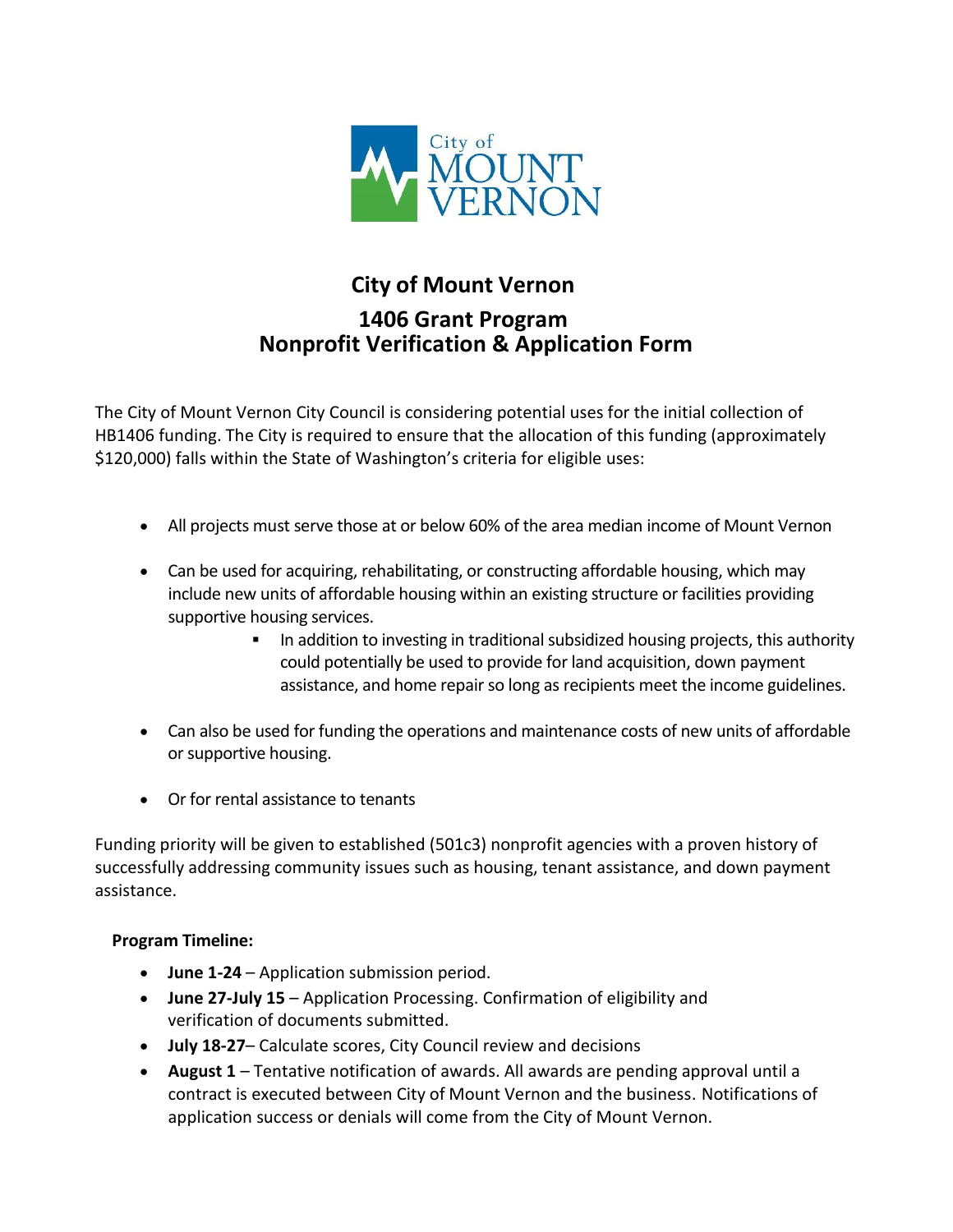## APPLICATION

| Please print:                                     |                       |  |  |  |
|---------------------------------------------------|-----------------------|--|--|--|
| <b>Nonprofit</b><br>Representative<br><b>Name</b> |                       |  |  |  |
| <b>Agency Address</b>                             |                       |  |  |  |
| <b>Email Address</b>                              |                       |  |  |  |
| Representative<br>Phone                           | <b>Business Phone</b> |  |  |  |
|                                                   |                       |  |  |  |
| <b>Agency Name</b>                                |                       |  |  |  |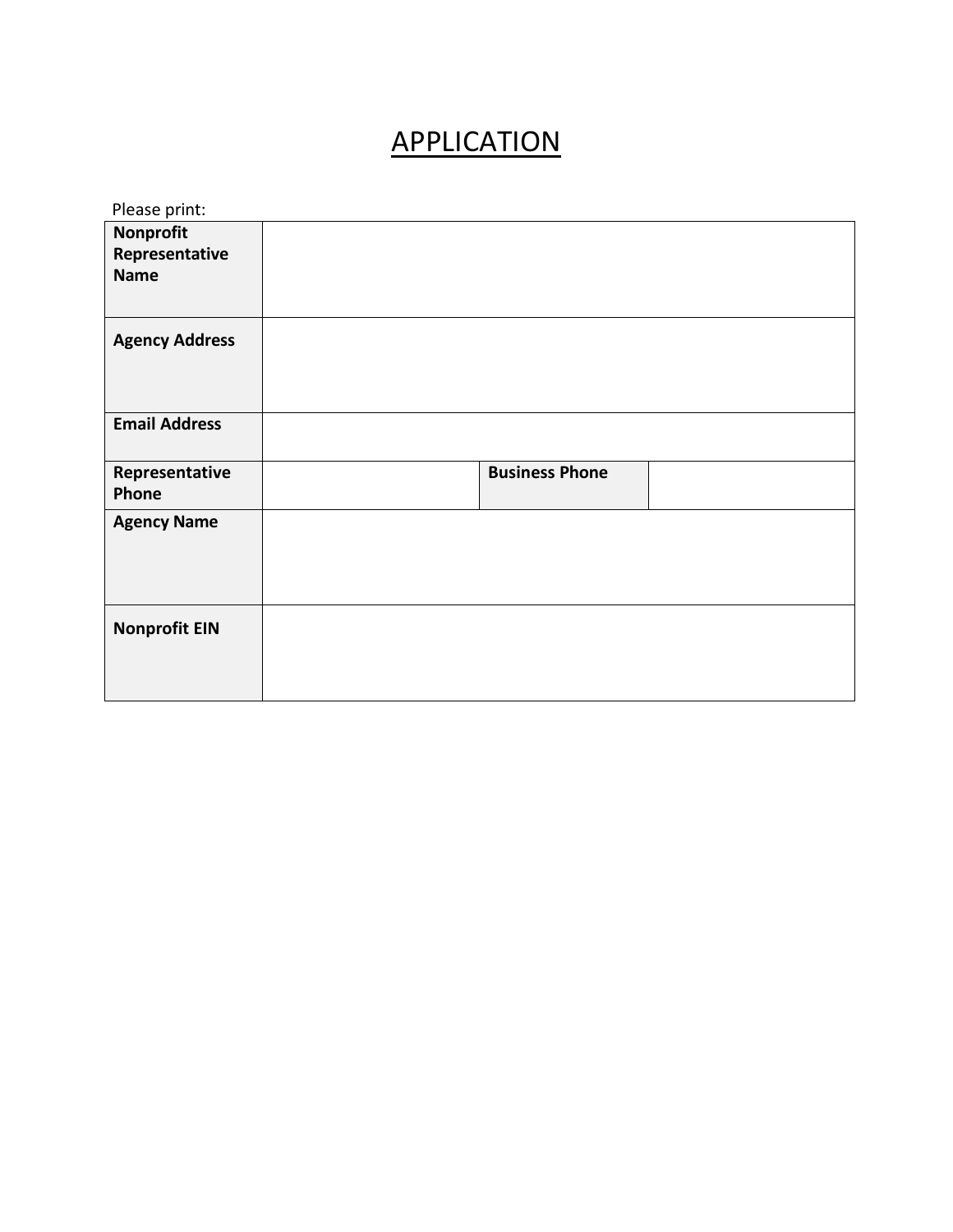## **Qualifications**

1. Please describe your organization's experience, if any, with providing housing—through construction or operations, rental assistance, and facility improvements.

2. List the proposed use of funds and anticipated expenses. Please refer to eligible expense list above. Please provide descriptions.

| <b>Expense</b> | Amount |
|----------------|--------|
|                |        |
|                |        |
|                |        |
|                |        |
|                |        |

3. How will your organization verify recipient qualifications?

4. How will your proposed use of 1406 funding benefit the residents of Mount Vernon?